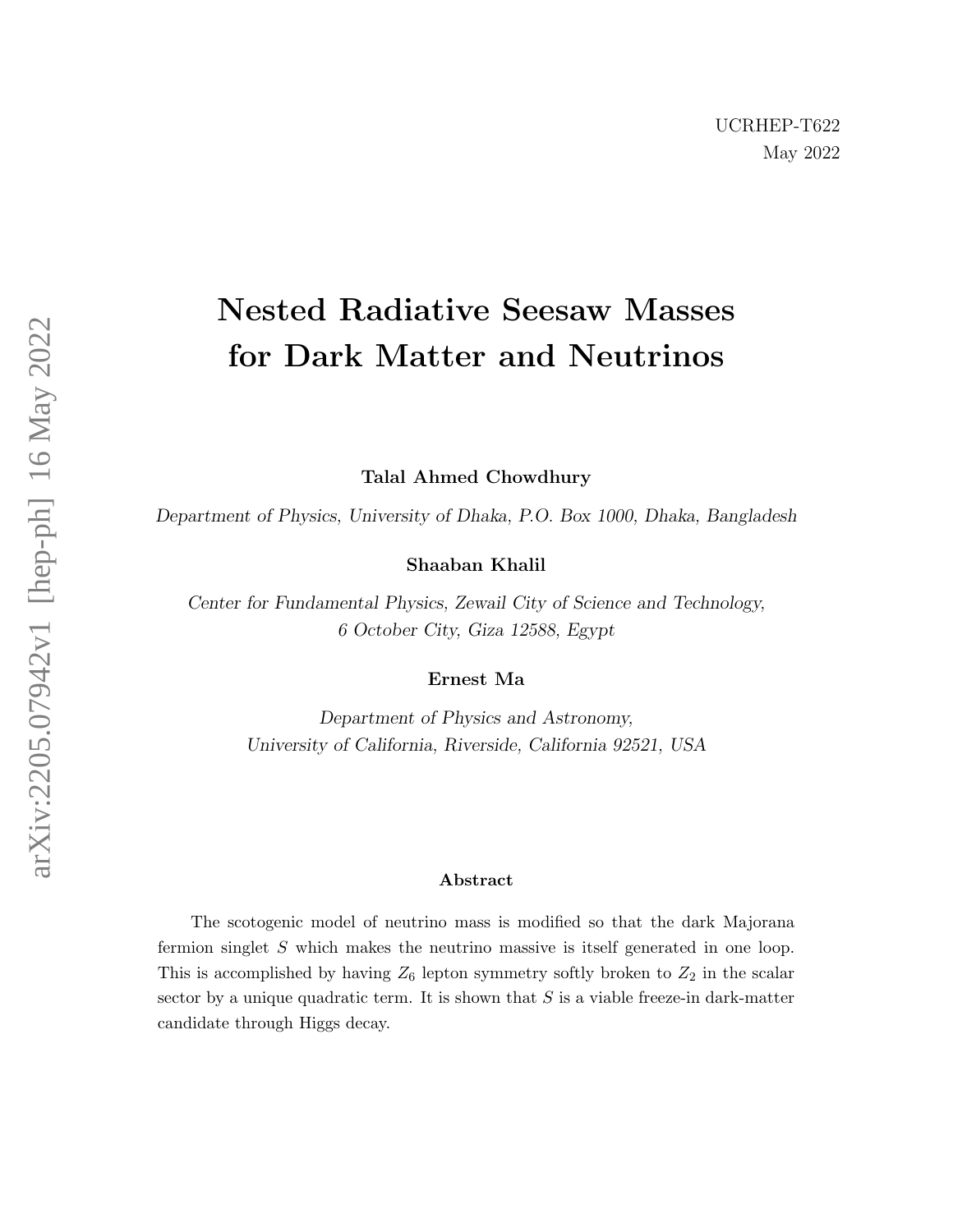Introduction : The origin of neutrino mass  $[1]$  may be dark matter  $[2]$ . A one-loop radiative mechanism [\[3\]](#page-9-2) is the possible connection, known now widely as the scotogenic model. They may also be indirectly related through lepton parity [\[4\]](#page-9-3) or lepton number [\[5\]](#page-9-4). There are many variants of this basic idea. Here it is proposed that the dark-matter mass itself is also radiative [\[6\]](#page-9-5). This scenario is very suitable for freeze-in light dark matter [\[7\]](#page-9-6) through Higgs decay [\[8\]](#page-9-7). It arises as the result of softly broken lepton symmetry and serves as a comprehensive framework for understanding neutrinos and dark matter as belonging in the same category of fundamental particles.

To implement this idea, a heavy right-handed neutrino  $N$  is assumed, but it is prevented from coupling directly to the left-handed neutrino  $\nu$  by a symmetry. Nevertheless, both  $\nu$ and N couple to the dark fermion S. The imposed symmetry is then softly broken so that  $S$ gets a radiative mass from N, and  $\nu$  pairs up with N in one loop through S. This scenario is very suitable for the freeze-in mechanism where the dark matter interacts very weakly and slowly builds up its relic abundance, from the decay of a massive particle, in this case the Higgs boson of the Standard Model (SM), before the latter itself goes out of thermal equilibrium. The direct detection of dark matter in underground experiments then becomes very difficult, which is consistent with the mostly null results obtained so far.

It is well-known that baryon number  $B$  and lepton number  $L$  are automatically conserved in the standard model (SM) of particle interactions in the case of massless  $\nu$ . The simplest way for it to become massive is to add a singlet right-handed fermion  $N_R$ , then they pair up through the term  $\bar{N}_R(\nu_L\phi^0 - e_L\phi^+)$ , where  $\Phi = (\phi^+, \phi^0)$  is the SM Higgs scalar doublet. This renders the neutrino a Dirac mass from the vacuum expectation value  $\langle \phi^0 \rangle = v$ , and  $N_R$  is naturally assigned  $L = 1$ . On the other hand, gauge invariance also allows the  $N_RN_R$ Majorana mass term, hence L naturally breaks to  $(-1)^L$  and a seesaw mass for  $\nu_L$  is obtained. In this paper, we assume  $L$  to be an input symmetry of the Lagrangian, so that other choices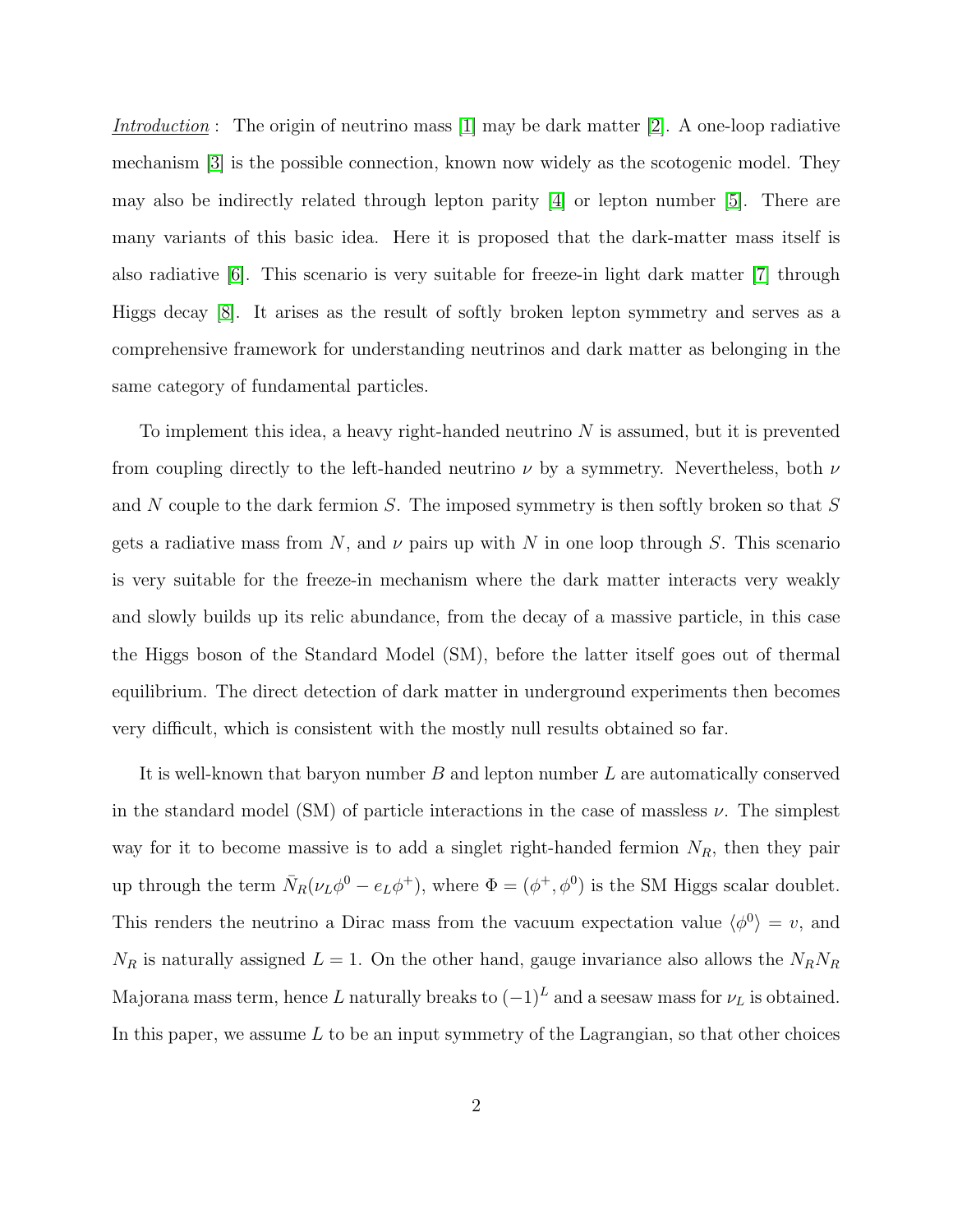of L for  $N_R$  are also possible [\[9\]](#page-9-8). In particular, a  $Z_6$  symmetry is softly broken to  $Z_2$ .

<u>Model</u>: Each family of the SM is extended to include a right-handed fermion singlet  $N_R$  and a left-handed fermion singlet  $S_L$ . The scalar sector consists of the SM Higgs doublet  $\Phi$  and a second doublet  $\eta = (\eta^+, \eta^0)$  together with a neutral singlet  $\chi^0$ . The discrete symmetry  $Z_6$ is imposed on these fields as shown in Table 1, and is respected by all dimension-four terms of the Lagrangian. It is softly broken by the quadratic scalar mass term  $\chi^0 \chi^0$ , resulting in a radiative mass for  $S_L$ , which then induces a radiative Majorana mass for  $\nu$ . A residual  $Z_2$ discrete symmetry  $D = (-1)^{L+2j}$  remains [\[4\]](#page-9-3), where j is the intrinsic spin of the particle in question.

| fermion/scalar     | $SU(2)_L \times U(1)_Y$ | $Z_6$         |  |
|--------------------|-------------------------|---------------|--|
| $(\nu, e)_L$       | $(2,-1/2)$              | $\omega$      |  |
| $N_R$              | (1,0)                   | $\omega^3$    |  |
| $S_L$              | (1,0)                   | $\omega^{-2}$ |  |
| $(\phi^+, \phi^0)$ | (2,1/2)                 |               |  |
| $(\eta^+, \eta^0)$ | (2,1/2)                 | $\omega$      |  |
|                    | (1,0)                   | $\omega$      |  |

Table 1: Particle content of model with  $\omega^6 = 1$ .

The resulting Higgs potential is given by

$$
V = m_1^2 \Phi^{\dagger} \Phi + m_2^2 \eta^{\dagger} \eta + m_3^2 \bar{\chi}^0 \chi^0 + \frac{1}{2} m_4^2 \chi^0 \chi^0 + H.c.
$$
  
+ 
$$
\frac{1}{2} \lambda_1 (\Phi^{\dagger} \Phi)^2 + \frac{1}{2} \lambda_2 (\eta^{\dagger} \eta)^2 + \frac{1}{2} \lambda_3 (\bar{\chi}^0 \chi^0)^2 + \lambda_{12} (\Phi^{\dagger} \Phi)(\eta^{\dagger} \eta)
$$
  
+ 
$$
\lambda_{13} (\Phi^{\dagger} \Phi)(\bar{\chi}^0 \chi^0) + \lambda_{23} (\eta^{\dagger} \eta)(\bar{\chi}^0 \chi^0) + \mu \eta^{\dagger} \Phi \chi^0 + H.c.
$$
 (1)

Let  $\langle \phi^0 \rangle = v$ , then the mass of the Higgs boson H is given by  $m_H^2 = 2\lambda_1 v^2$ . Note that the  $Z_6$  symmetry is respected by all dimension-four terms, but is softly broken to  $Z_2$  by the  $m_4^2$ term. Together with the following allowed Yukawa terms,

$$
\mathcal{L} \supset f_{\chi} \bar{S}_L N_R \chi^0 + f_{\eta} (\nu_L \eta^0 - e_L \eta^+) S_L + \text{h.c}, \tag{2}
$$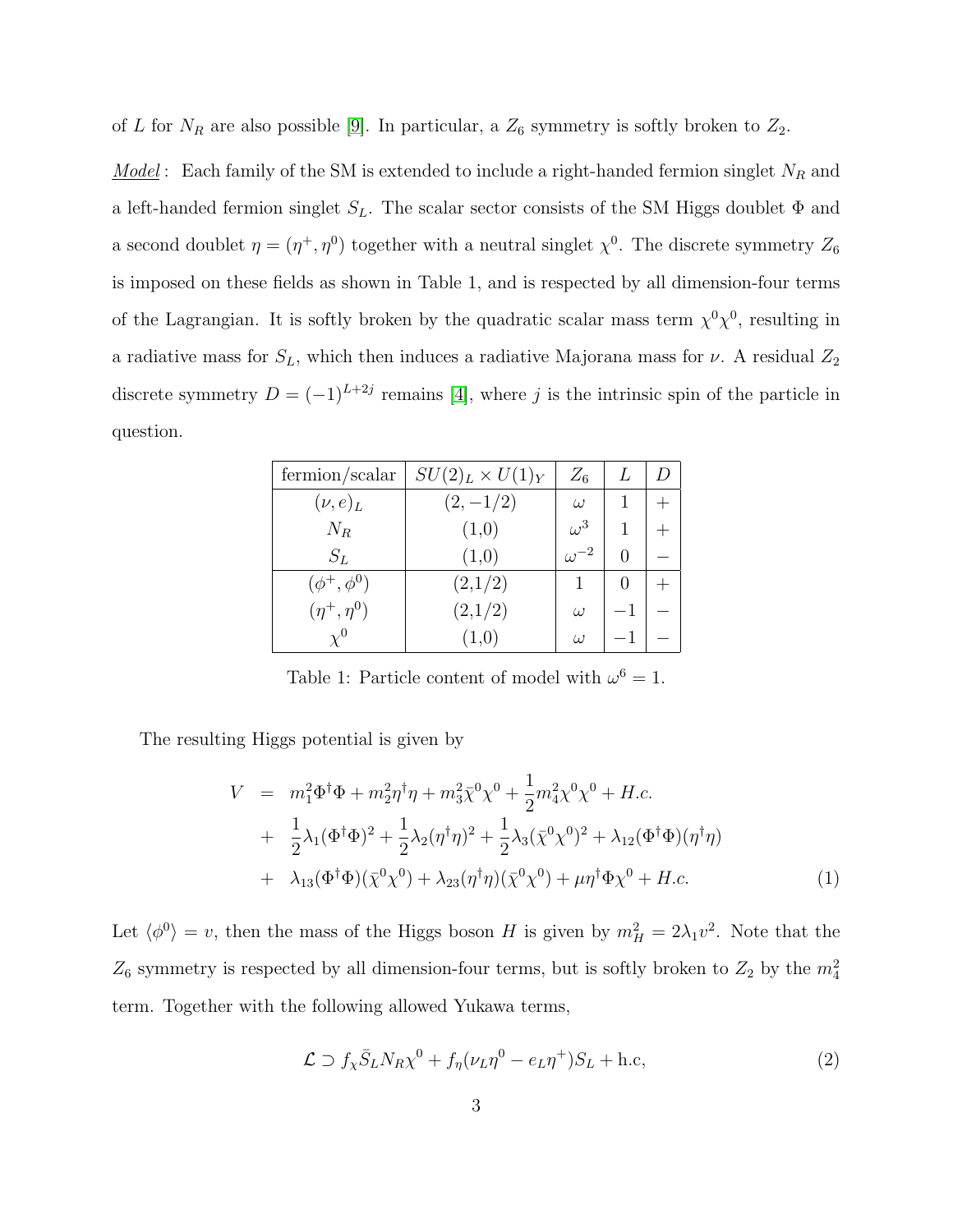the lepton number L may be assigned as shown in Table 1. However, since the  $N_RN_R$ Majorana mass term is allowed by  $Z_6$ , only lepton parity  $(-1)^L$  is strictly conserved, as is dark parity  $D = (-1)^{L+2j}$  [\[4\]](#page-9-3).

<u>Radiative Dark Matter Mass</u>: The fermion singlet  $N_R$  has an allowed Majorana mass  $m_N$ under  $Z_6$ , but  $S_L$  is massless at tree level. However, the breaking of  $Z_6$  through the soft quadratic scalar term  $\chi^0 \chi^0$  allows  $S_L$  to acquire a radaitive Majorana mass in one loop, as shown in Fig. 1. The residual symmetry of this model is then  $Z_2$ , which may be understood as dark parity derived from lepton parity [\[4\]](#page-9-3), as shown in Table 1.



Figure 1: One-loop radiative Majorana mass for the dark fermion S.

Let  $\chi^0 = (\chi_R + i\chi_I)/\sqrt{2}$  and  $\eta^0 = (\eta_R + i\eta_I)/\sqrt{2}$ , then the 2 × 2 mass-squared matrices spanning  $(\chi_R, \eta_R)$  and  $(\chi_I, \eta_I)$  are given by

$$
\mathcal{M}_{R,I}^2 = \begin{pmatrix} m_3^2 + \lambda_{13} v^2 \pm m_4^2 & \mu v \\ \mu v & m_2^2 + \lambda_{12} v^2 \end{pmatrix} . \tag{3}
$$

This means that the radiative  $m_S$  comes from the difference in the contributions of  $\mathcal{M}_R^2$  and  $\mathcal{M}_{I}^2$ . Let  $(\psi_{R1}, \psi_{R2})$  be the mass eigenstates of  $\mathcal{M}_{R}^2$  with eigenvalues  $(m_{R1}^2, m_{R2}^2)$ :

$$
\psi_{R1} = c_R \chi_R + s_R \eta_R, \quad \psi_{R2} = -s_R \chi_R + c_R \eta_R,\tag{4}
$$

and similarly for  $\mathcal{M}_I^2$ . Of the 6 parameters  $m_{R1}^2, m_{R2}^2, m_{I1}^2, m_{I2}^2, s_R, s_I$ , only 4 are independent. In the limit that  $m_4^2$  is very small,  $s_I$  differs from  $s_R$  by only a small amount, say

$$
s_I = s_R + \delta, \quad c_I = c_R - \delta(s_R/c_R), \tag{5}
$$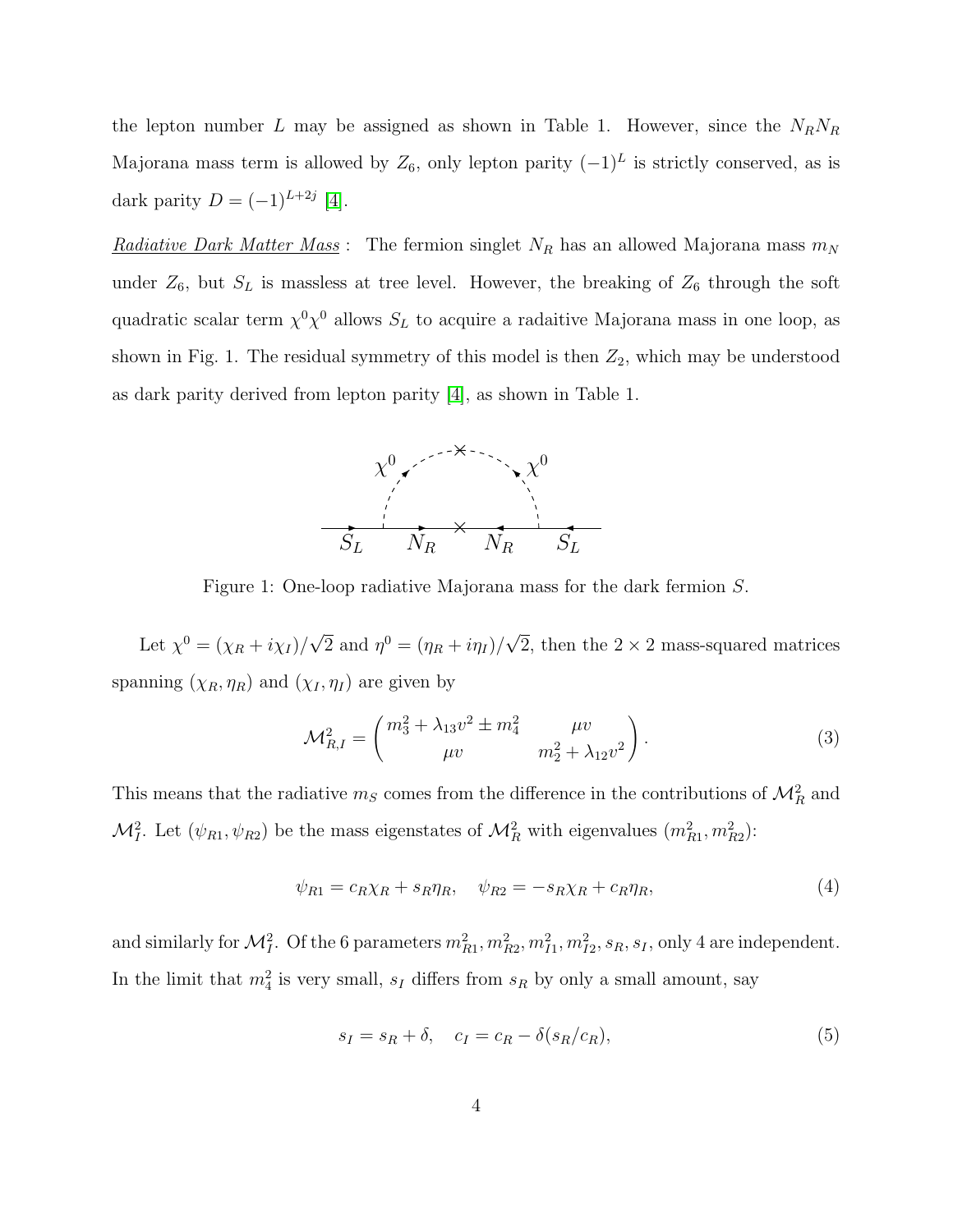then

$$
m_{I1}^2 = m_{R1}^2 - (\delta/s_R)(m_{R1}^2 - m_{R2}^2), \quad m_{I2}^2 = m_{R2}^2 - (\delta s_R/c_R^2)(m_{R1}^2 - m_{R2}^2). \tag{6}
$$

Now the radiative  $m<sub>S</sub>$  mass is given by

<span id="page-4-0"></span>
$$
m_S = \frac{f_\chi m_N}{32\pi^2} [c_R^2 F(m_{R1}^2, m_N^2) - c_I^2 F(m_{I1}^2, m_N^2) + s_R^2 F(m_{R2}^2, m_N^2) - s_I^2 F(m_{I2}^2, m_N^2)] f_\chi^T,\tag{7}
$$

where  $F(a, b) = a \ln(a/b)/(a - b)$  and  $f_\chi$  is the  $\bar{S}_L N_R \chi^0$  coupling.

<u>Radiative Neutrino Mass</u>: Since  $S_L$  gets a radiative mass,  $\nu_L$  is now connected to  $N_R$  as shown in Fig. 2. Call this Dirac mass  $m<sub>D</sub>$ , then the neutrino gets the usual seesaw Majorana mass  $m_D^2/m_N$ .



Figure 2: One-loop radiative Dirac mass linking  $\nu_L$  to  $N_R$ .

Since  $m_S$  itself is suppressed by  $m_N^{-1}$  from Fig. 1,  $m_\nu$  gets suppressed by  $m_N^{-3}$  in this case. On the other hand, there is a diagram for Majorana  $m_{\nu}$  directly as shown in Fig. 3, which is suppressed by only  $m_N^{-1}$ .



Figure 3: Scotogenic Majorana mass for  $\nu$ .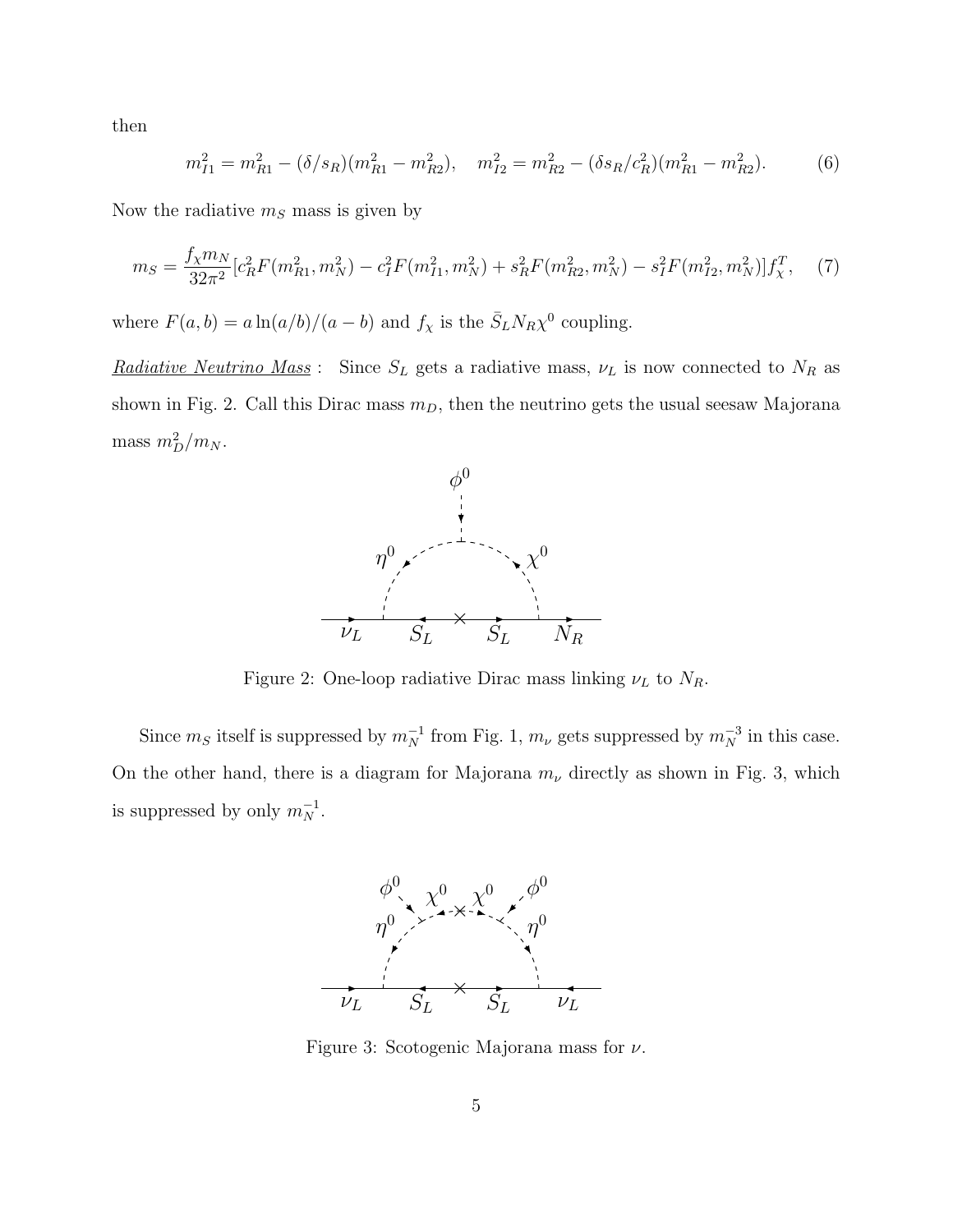The radiative neutrino mass  $m_{\nu}$  is then generated from  $m_S$  in exact analogy to  $m_S$  from  $m_N$ , i.e.

$$
m_{\nu} = \frac{f_{\eta} m_{S}}{32\pi^{2}} [s_{R}^{2} F(m_{R1}^{2}, m_{S}^{2}) - s_{I}^{2} F(m_{I1}^{2}, m_{S}^{2}) + c_{R}^{2} F(m_{R2}^{2}, m_{S}^{2}) - c_{I}^{2} F(m_{I2}^{2}, m_{S}^{2})] f_{\eta}^{T},
$$
  
=  $f_{\eta}.\Lambda.f_{\eta}^{T}$  (8)

where  $f_{\eta}$  is the  $\nu_L S_L \eta^0$  coupling and  $\Lambda$  is the diagonal matrix containing the loop functions. Just as  $m_S$  is a function of  $f_\chi$ ,  $s_L$ ,  $\delta$ ,  $m_{R1}$ ,  $m_{R2}$ , and  $m_N$ ,  $m_\nu$  is a function of  $f_\eta$ ,  $s_L$ ,  $\delta$ ,  $m_{R1}$ ,  $m_{R2}$ , and  $m_S$ . We explore below the possible parameter space for the dark matter mass  $m_S$ and the neutrino mass  $m_{\nu}$ .

The Viable Parameter Space: For a general complex Yukawa  $f_{\chi}$ , the mass eigenstates for the S fermions with corresponding mass eigenvalues can be determined from Eq. [7](#page-4-0) by following the diagonalization procedure of a complex symmetric matrix. For simplicity, we consider the Yukawa matrix to be  $f_{\chi} = \text{diag}(1, 1, 1)$ , and the lightest fermion  $S_1$  is considered as the DM candidate. Besides, the masses of  $S_{1,2,3}$  depend on the RH neutrino masses  $m_{N_{1,2,3}}$  and the scalar masses  $m_{R_i}, m_{I_i}, s_R$  and  $\delta$ . As shown in Fig. [4,](#page-6-0) the mass of the DM candidate  $S_1$ increases if the mass splitting between  $\psi_R$  and  $\psi_I$  increases, which in turn depends on the larger value of the mass parameter  $m_4$ , associated with the quadratic scalar mass term that softly breaks  $Z_6$  to  $Z_2$ , resulting in the radiative masses for  $S_i$ .

Besides, the Yukawa matrix  $f_{\eta}$  can be written using the Casas-Ibarra parametrization [\[10\]](#page-9-9) in the following way,

$$
f_{\eta} = U_{\text{PMNS}} \sqrt{\hat{m}} R \sqrt{\Lambda^{-1}}
$$
\n(9)

where  $U_{\text{PMNS}}$  is the PMNS matrix of neutrino mixing,  $\hat{m} = \text{diag}(m_1, m_2, m_3)$  shows the neutrino masses, and  $R$  is a complex orthogonal matrix whose angles are taken to be real in our case for simplicity. In addition, the Yukawa term involving  $f_{\eta}$  coupling leads to the charged lepton flavor violation (LFV) for our model. We consider the constraints on the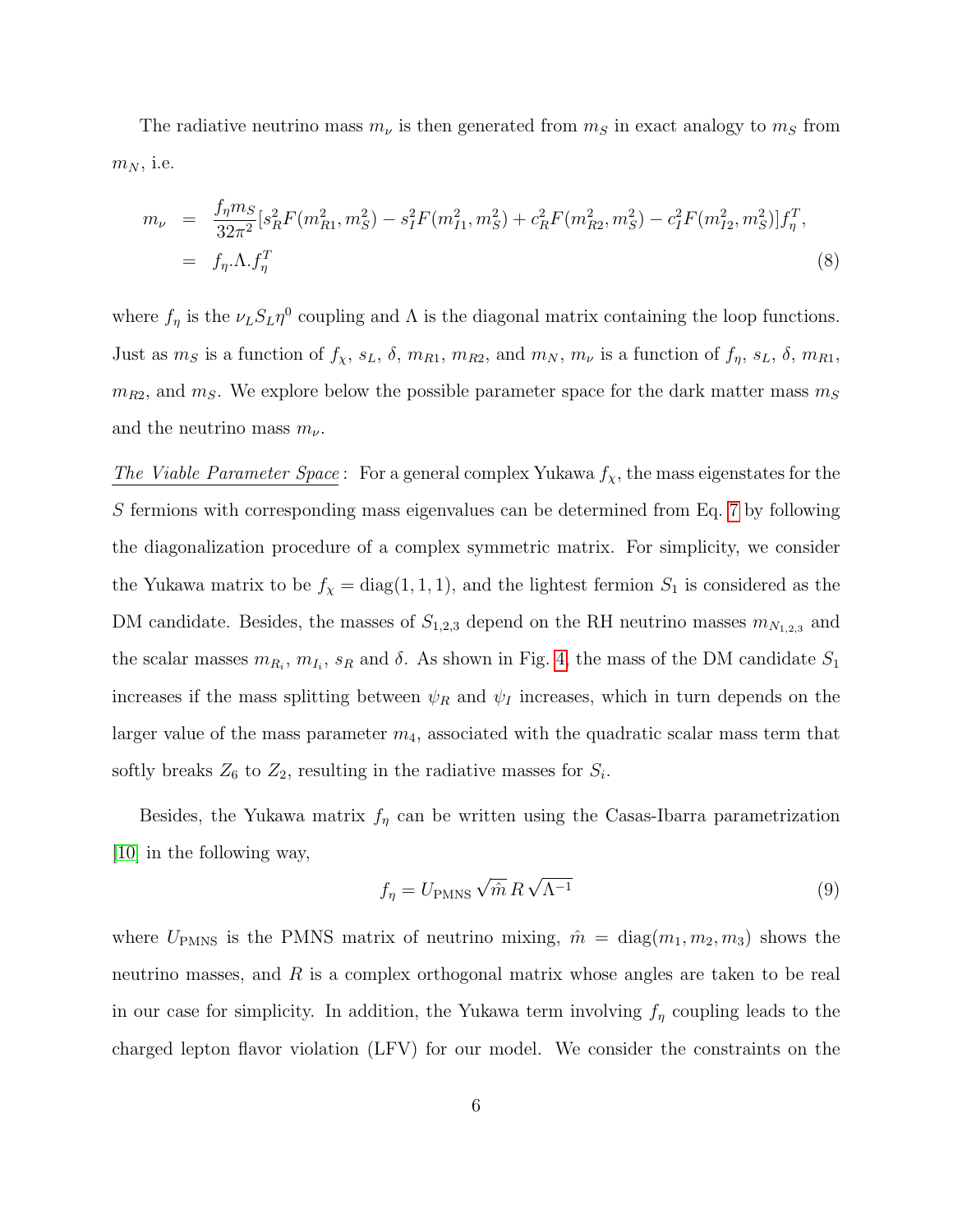

<span id="page-6-0"></span>Figure 4: Correlation between the lightest RH neutrino mass,  $m_{N_1}$  and the DM mass,  $m_{S_1}$ for three fixed mass separations,  $m_{R1} - m_{I1}$ ,  $s_R$  and  $\delta$ . Here,  $m_{N_2} = m_{N_1} + 100$  GeV and  $m_{N_3} = m_{N_2} + 200$  GeV. Moreover, the mass parameters  $m_2$  and  $m_3$  are fixed at  $m_2 = m_3 =$ 1000 GeV, and the cubic term,  $\mu = 500$  GeV.

following charged LFV processes:  $Br(\mu \to e\gamma) < 4.2 \times 10^{-13}$  [\[11\]](#page-9-10),  $Br(\tau \to e\gamma) < 5.6 \times 10^{-8}$ and  $Br(\tau \to \mu \gamma)$  < 4.2 × 10<sup>-8</sup> [\[12\]](#page-9-11),  $Br(\mu \to 3e)$  < 10<sup>-12</sup> [\[13\]](#page-10-0),  $Br(\tau \to 3e)$  < 2.7 × 10<sup>-8</sup> and  $Br(\tau \to 3\mu) < 2.1 \times 10^{-8}$  [\[14\]](#page-10-1),  $\mu - e$  conversion in Ti  $< 1.7 \times 10^{-12}$  [\[15\]](#page-10-2) and  $\mu - e$ conversion in Au  $\lt 7 \times 10^{-13}$  [\[16\]](#page-10-3) to determine the viable region of the parameter space with our numerical analysis.

Production of the Dark Fermion  $S:$  The dark fermions  $S$  can have the effective interaction  $f_h\overline{S}Sh$  with the Higgs boson generated at one loop shown in Fig. [5,](#page-6-1) where the relevant



<span id="page-6-1"></span>Figure 5: One-loop diagram of the interaction among the Higgs boson and the dark fermions, S.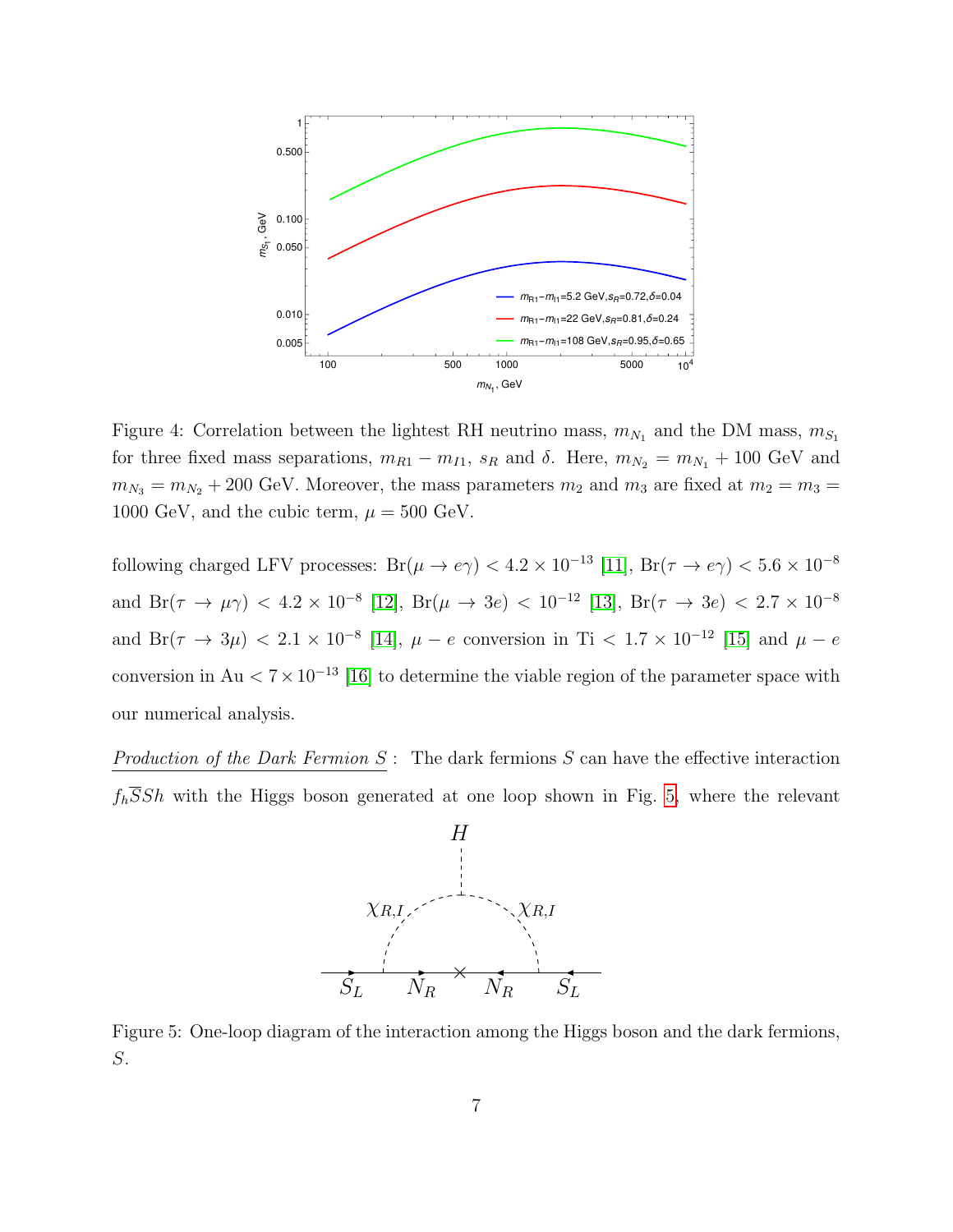Yukawa coupling  $f_h$  is given by

$$
f_h = \frac{\lambda_{13}v}{32\pi^2} f_\chi m_N \left[ c_R^2 G(m_{R1}^2, m_N^2) - c_I^2 G(m_{I1}^2, m_N^2) + s_R^2 G(m_{R2}^2, m_N^2) - s_I^2 G(m_{R1}^2, m_N^2) \right] f_\chi^T,
$$
\n(10)

with  $G(a, b) = 1/(a - b) - b \ln(a/b)/(a - b)^2$ .

Based on this effective interaction between the Higgs and the dark matter candidate  $S_1$ , one can consider the freeze-in mechanism [\[7,](#page-9-6) [17\]](#page-10-4) to achieve the correct DM relic abundance with the following considerations.

• The reheating tempeature has been set as  $T_R \ll m_{N_{1,2,3}}$ ,  $m_{R1,R2}$ ,  $m_{I1,I2}$ ,  $m_{\eta^+}$  so that during the gradual increase of the abundance of  $\text{FIMP}, S_1$  from an initially negligible value at the early universe (i.e. at  $T_R$ ) through the decay and scattering from the thermal bath particles, the abundances of  $N_i$ ,  $\psi_R$  and  $\psi_I$  are already Boltzmann suppressed as their presence in the thermal bath would led to excessive relic abundance of  $S_1$  via the processes, controlled by the Yukawa couplings,  $f_\eta$  and  $f_\chi$ , noted below,

$$
\overline{S}_1 S_1 \leftrightarrow \overline{N}_i N_j, \ \psi_{R_i} \psi_{R_j}, \ \psi_{I_i} \psi_{I_j}, \ \psi_{R_i} \psi_{I_j}, \ \eta^+ \eta^-, \ \overline{\nu} \nu, \ l^+ l^- \tag{11}
$$

Therefore,  $T_R$  is set at the  $T_R \sim T_c = 159.5 \text{ GeV}$  [\[18\]](#page-10-5), which is the Standard Model cross-over temperature.

• Now the relevant processes which contribute to the freeze-in of the DM are the decay of the Higgs into dark fermions,  $S_1$ , and the scattering of the SM fermions f and gauge bosons V via Higgs boson at s-channel as follows,

$$
h \to \overline{S_1} S_1, \ \overline{f} f \to \overline{S_1} S_1, \ \ VV \to \overline{S_1} S_1 \tag{12}
$$

We calculate the relic abundance following the formalism presented in [\[19\]](#page-10-6). We find out that for the DM mass varying from 0.001 GeV to 1 GeV, the required value of the  $f_h$  coupling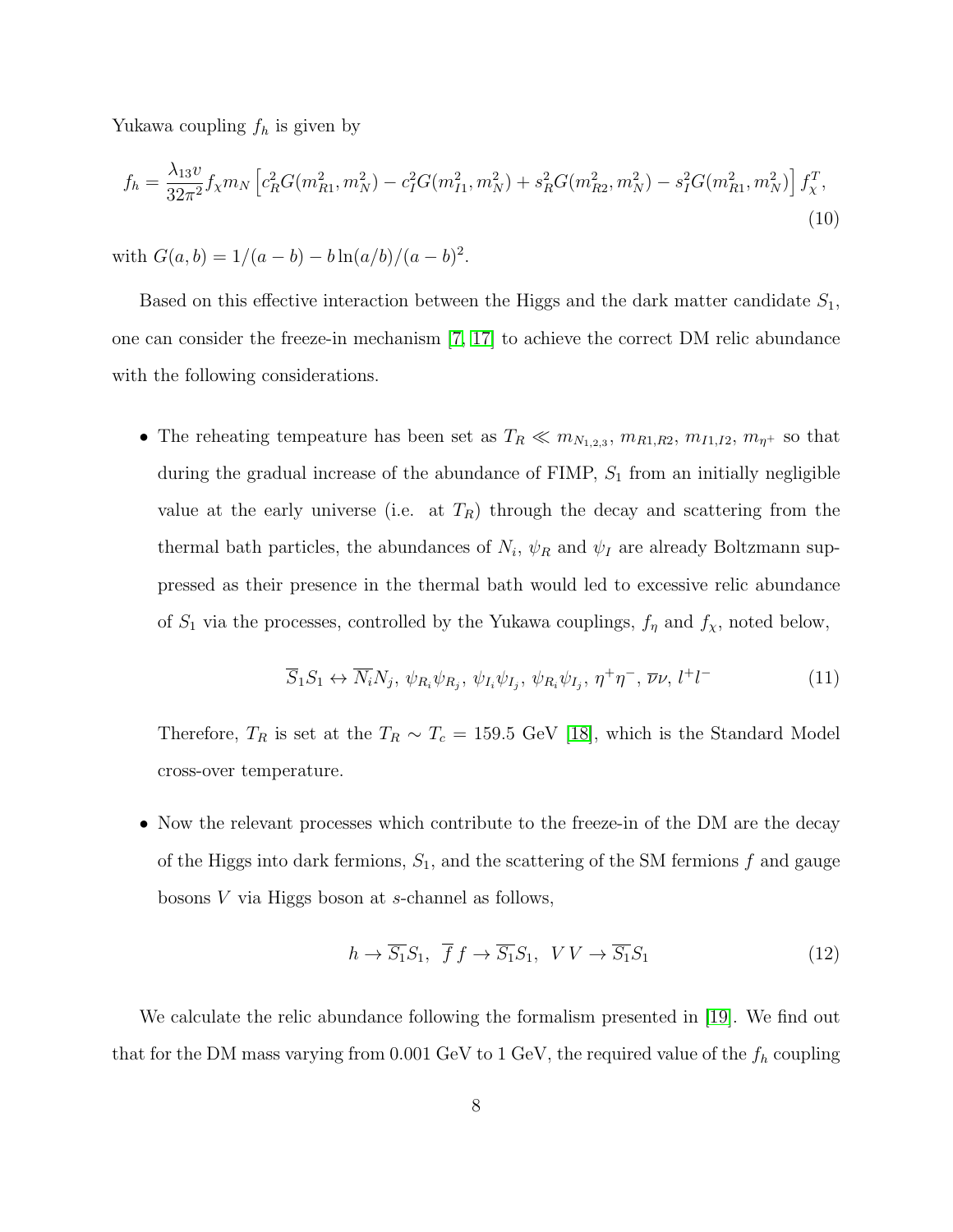

<span id="page-8-0"></span>Figure 6: (left) DM relic abundance with respect to the effective Higgs-DM coupling  $f_h$ for different DM masses via the freeze-in mechanism. The horizontal black line represent the observed DM relic abundance,  $\Omega h^2 = 0.12 \pm 0.001$  (68% C.L) [\[20\]](#page-10-7). (Right) Correlation between the couplings  $\lambda_{13}$  and  $f_h$  for fixed DM mass,  $m_{N_1}, m_{R1} - m_{I1}, s_R$  and  $\delta$ .

is  $2 \times 10^{-10}$  to  $8 \times 10^{-12}$ , respectively, as seen from Fig. [6](#page-8-0) (left). Besides, we can see from Fig. [6](#page-8-0) (right) that for a fixed value of the DM mass or in other words for fixed values of  $m_{N_1}$ ,  $m_{R1} - m_{I1}$ ,  $s_R$  and  $\delta$ , one can adjust the value of the scalar coupling  $\lambda_{13}$  to achieve the  $f_h$ value for the correct relic abundance.

Conclusion : In this work, we address a modification of the scotogenic model of neutrino mass where the mass of the fermionic dark matter itself is radiatively generated in one loop. We determine the viable parameter space which satisfies the current limits on the charged lepton flavor violating processes. Within that parameter space, we then calculate the DM relic abundance in the freeze-in mechanism through the decay of the Higgs boson and the  $2 \rightarrow 2$  scatterings of SM fermions and gauge bosons into DM pairs. We find that for the light DM in our model with mass ranging from  $m_{S_1} = 0.001$  GeV to  $m_{S_1} = 1$  GeV, the required effective coupling  $f_h$  between the Higgs and the DM generated at one-loop has to be from  $f_h = 2 \times 10^{-10}$  to  $f_h = 8 \times 10^{-12}$  respectively, to obtain the correct relic abundance. Increasing the value of the DM mass thus requires smaller value of  $f_h$ . Furthermore, we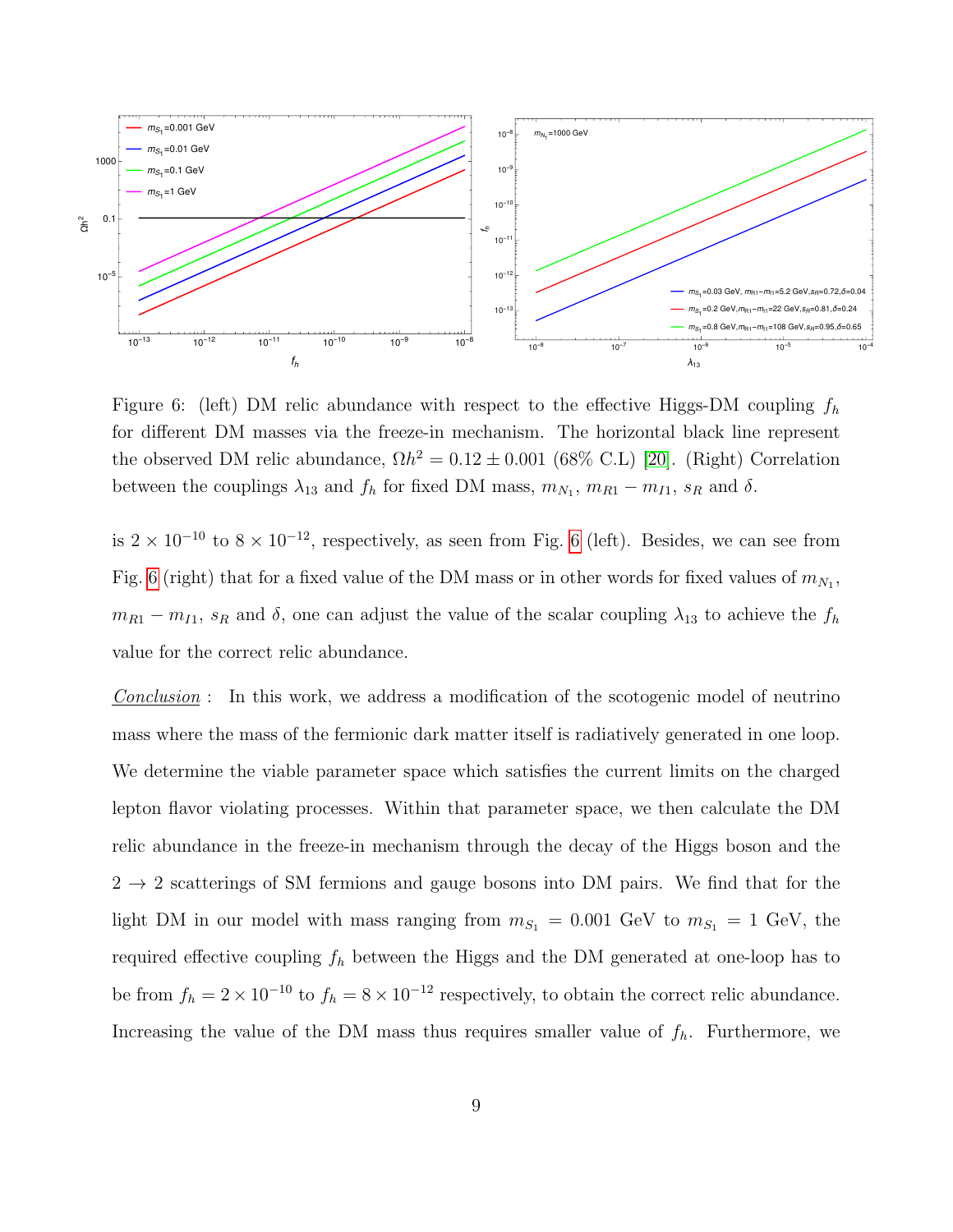observe that such loop-suppressed small values of the effective coupling  $f_h$  can be achieved for the DM mass range,  $m_{S_1} = 0.001 - 1$  GeV by adjusting the scalar quartic coupling  $\lambda_{13}$ , which turns out be relatively larger than the  $f_h$  and within the range  $O(10^{-8} - 10^{-6})$ .

Acknowledgement : The work of E.M. was supported in part by the U.S. Department of Energy Grant No. DE-SC0008541. Also, S.K. acknowledges support from Science, Technology & Innovation Funding Authority (STDF) Egypt, under grant number 37272.

## References

- <span id="page-9-1"></span><span id="page-9-0"></span>[1] See for example A. de Gouvea, Ann. Rev. Nucl. Part. Sci. 66, 197 (2016).
- <span id="page-9-2"></span>[2] See for example B.-L. Young, Front. Phys. 12, 121201, 121202 (2017).
- <span id="page-9-3"></span>[3] E. Ma, Phys. Rev. D73, 077301 (2006).
- <span id="page-9-4"></span>[4] E. Ma, Phys. Rev. Lett. 115, 011801 (2015).
- <span id="page-9-5"></span>[5] E. Ma, Phys. Lett. B809, 135736 (2020).
- <span id="page-9-6"></span>[6] E. Ma and V. De Romeri, Phys. Rev. D104, 055004 (2021).
- <span id="page-9-7"></span>[7] L. J. Hall, K. Jedamzik, J. March-Russell, and S. M. West, JHEP 1003, 080 (2010).
- <span id="page-9-8"></span>[8] E. Ma, LHEP 2 (1) 103 (2019) [\[arXiv:1810.06506](http://arxiv.org/abs/1810.06506) [hep-ph]].
- <span id="page-9-9"></span>[9] E. Ma, Mod. Phys. Lett. A32, 173007 (2017).
- <span id="page-9-10"></span>[10] J. A. Casas and A. Ibarra, Nucl. Phys. B 618 (2001), 171-204
- <span id="page-9-11"></span>[11] A. M. Baldini et al. [MEG], Eur. Phys. J. C 76 (2016) no.8, 434
- [12] A. Abdesselam et al. [Belle], JHEP 10 (2021), 19